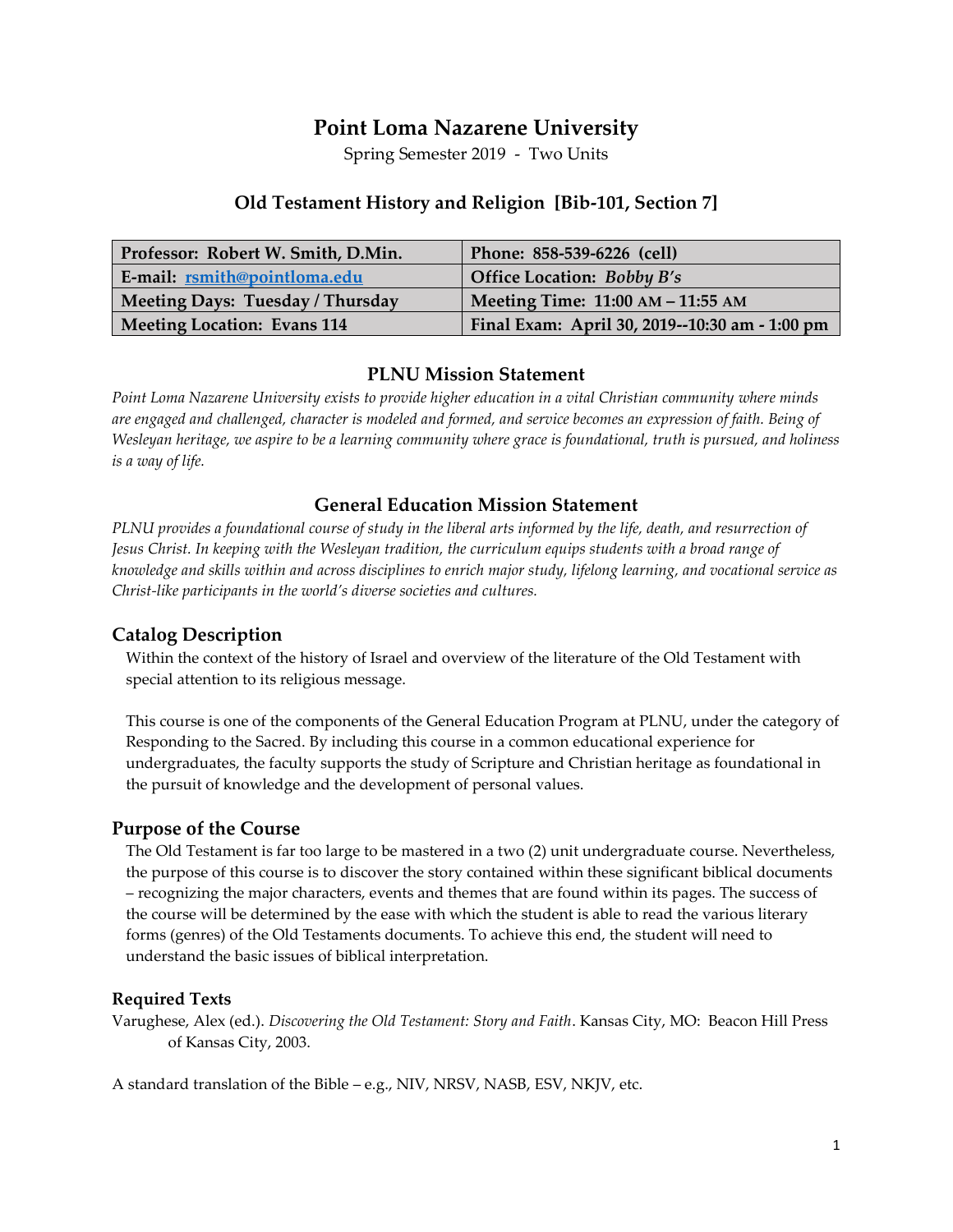### **Course Objectives**

- To explore the emergence of the Children of Israel (and later, Judaism) within the social context of the ancient near East (ANE). [*historical*]
- To become familiar with the different literary genres in the Old Testament, noting the relationship between *form* and *content*. [*literary*]
- To study the basic themes found within the literature of the Old Testament and to identify their relevance for the contemporary Christian church. [*theological*]

The student will learn to discriminate between the *historical*, *literary* and *theological* worlds of Old Testament thought.

### **Course Requirements**

- Complete all assigned readings from the Bible and the textbooks.
- Complete all assignments, quizzes, and examinations on designated dates.
- Write a 1500 word biblical interpretation paper following the exegetical method provided in this syllabus. The paper is due at the beginning of class on April 16, 2019.
- Participate in class discussions.

#### **Grading**

| Examinations 1 and 2 [150 points each]       | 300 points   |
|----------------------------------------------|--------------|
| Final Examination                            | 200 points   |
| <b>Ouizzes</b>                               | 100 points   |
| Writing Assignments 1 and 2 [75 points each] | 150 points   |
| <b>Biblical Interpretation Paper</b>         | $250$ points |
|                                              |              |
| <b>TOTAL</b>                                 | 1000 points  |

#### **Incompletes and Late Assignments:**

All assignments are to be submitted/turned in by the beginning of the class session when they are due – including assignments posted in Canvas. Incompletes will only be assigned in extremely unusual circumstances.

### **Final Examination Policy:**

Successful completion of this class requires taking the final examination **on its scheduled day**, The final examination schedule is posted on the Class Schedules site. No request for early examinations or alternative days will be approved.

## **PLNU Copyright Policy:**

Point Loma Nazarene University, as a non-profit educational institution, is entitled by law to use materials protected by the US Copyright Act for classroom education. Any use of those materials outside the class may violate the law.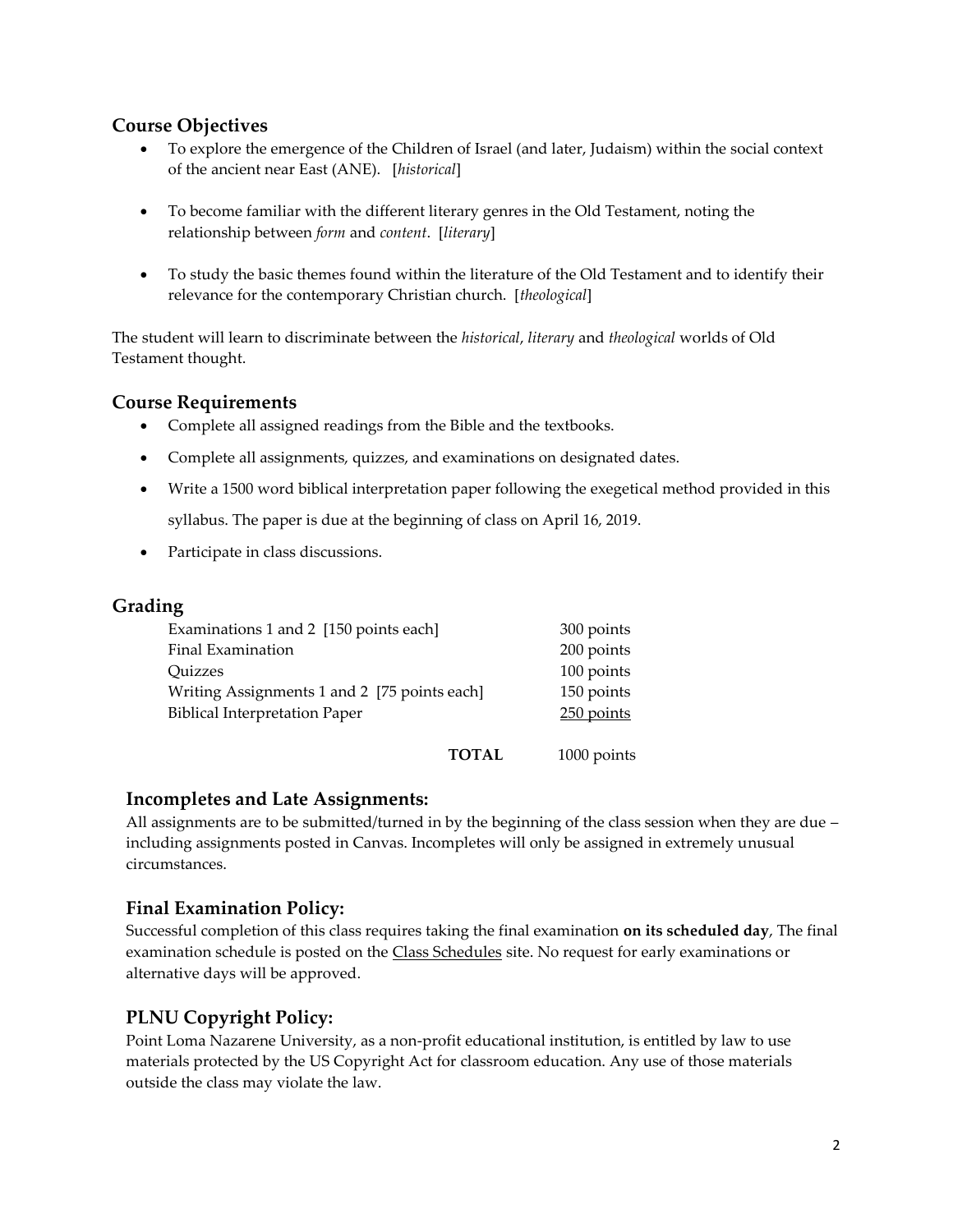## **PLNU Academic Honesty Policy:**

Students should demonstrate academic honesty by doing original work and by giving appropriate credit to the ideas of others. Academic *dis*honesty is the act of presenting information, ideas, and/or concepts as one's own when in reality they are the results of another person's creativity and effort. A faculty member who believes a situation involving academic dishonesty has been detected may assign a failing grade for that assignment or examination, or, depending on the seriousness of the offense, for the course. Faculty should follow and students may appeal using the procedure in the university Catalog. See *Academic Policies* for definitions of kinds of academic dishonesty and for further policy information.

## **PLNU Academic Accommodations Policy:**

If you have a diagnosed disability, please contact PLNU's Disability Resource Center (DRC) within the first two weeks of class to demonstrate need and to register for accommodation by phone at 619-849- 2486 or by e-mail at [DRC@pointloma.edu.](mailto:DRC@pointloma.edu) See Disability Resource Center for additional information.

### **Inclusive Language Statement:**

The School of Theology and Christian Ministry (STCM) is committed to the equality of women and men. Recognizing that people have often used the English language in ways that imply the exclusion of inferiority of women, the STCM urges students, faculty and staff to avoid sexist language in public discourse, in classroom discussions, and in their writing.

| Date     | Lectures                                       | <b>Reading Assignments</b>            |
|----------|------------------------------------------------|---------------------------------------|
| Jan $10$ | Introduction to the Class - Learning to Read   | Isaiah $6:1-13$                       |
|          | Scripture                                      |                                       |
| Jan 15   | Basic Issues in the Study of the Old Testament | <b>DOT</b> 19-58                      |
| Jan 17   | Israel's View of the World                     | <b>DOT</b> 61-74; Gen 1-11            |
| Jan 22   | God's Covenant with Abraham                    | <b>DOT</b> 75-83; Gen 12-25;          |
| Jan 24   | The Covenant Family                            | <b>DOT</b> 85-91; Gen 26-50           |
| Jan 29   | The Birth of a Nation                          | <b>DOT</b> 93-100; Exod 1-18          |
| Jan 31   | The Covenant Community                         | <b>DOT</b> 101-110; Exod 19-40        |
| Feb 5    | Israel in the Wilderness                       | DOT 111-121; Lev 16, 19-20, 25;       |
|          |                                                | Num 13-14, 27, 35;                    |
| Feb 7    | Instructions for Life in the Land              | <b>DOT</b> 123-131; Deut 1-7, 10, 34  |
| Feb 12   | Exam 1                                         |                                       |
| Feb 14   | Israel in the Promised Land                    | <b>DOT</b> 135-146; Jos 1-6; 23-24    |
|          | Israel's Moral and Spiritual Crises            | DOT 147-156; Jud 3-6, 13-16, 19:1-    |
|          |                                                | 20:11; 21:25; Ruth                    |
| Feb 19   | Transition to Monarchy                         | DOT 157-166; 1 Sam 1, 3, 8-13, 16-    |
|          |                                                | 18, 24, 31                            |
| Feb 21   | A Kingdom with a Royal House                   | <b>DOT</b> 167-176; 2 Sam 1, 7, 11-12 |
| Feb 26   | The Kingdom Divided (Parts 1 and 2)            | DOT 177-201; 1 Kgs 1-3, 6, 8;22-9:9,  |
|          |                                                | 11-12; 2 Kgs 2, 4-5, 17-19, 22-25     |
| Feb 28   | The Exile and Restoration                      | <b>DOT</b> 203-211                    |
| Mar 5    | No Class - Spring Break                        |                                       |

## **Class Schedule and Reading Assignments**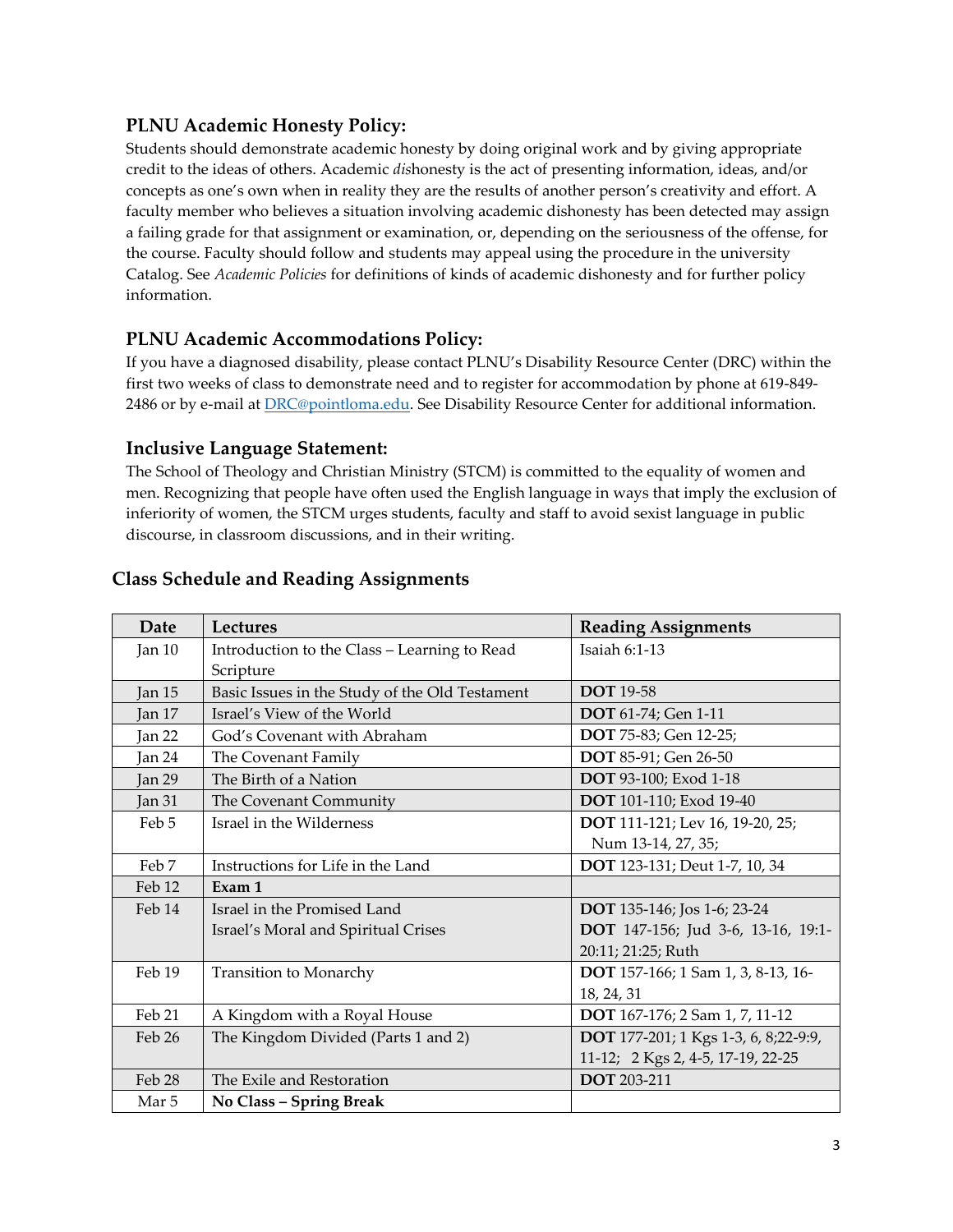| Mar 7    | No Class - Spring Break                    |                                      |
|----------|--------------------------------------------|--------------------------------------|
| Mar 12   | <b>History Revisited</b>                   | DOT 213-221; 1Chron 10-29            |
|          |                                            | 2Chron 1-9, 29-36                    |
|          | The Building of Community Life             | <b>DOT</b> 223-233; Ezra 1, 4-5;     |
|          |                                            | Neh 1-2, 8-13; Esther                |
| Mar 14   | Exam 2                                     |                                      |
| Mar 19   | Israel's Poetry and Wisdom                 | <b>DOT</b> 237-245                   |
|          | Suffering of the Righteousness             | DOT 247-256; Job 1-3, 28, 38-40, 42  |
| Mar 21   | Israel's Songs of Praise                   | DOT 257-267; Psalms 1, 2, 8, 23, 37, |
|          |                                            | 42-43, 46                            |
| Mar 26   | Instructions on Life                       | DOT 269-279; Prov 1-9                |
| Mar 28   | Israel's Prophetic Voices                  | <b>DOT</b> 283-290                   |
| April 2  | Isaiah $-1$                                | DOT 291-302; Isa 1-11                |
| April 4  | $Isaiah - 2$                               | Isa 40-55; 56-66                     |
| April 9  | Jeremiah and Lamentations                  | DOT 303-316; Jer 1-2, 29-33; Lam 1-5 |
| April 11 | Ezekiel                                    | DOT 317-328; Ezek 1-2, 10, 18, 24,   |
|          |                                            | 36:22-37:14, 43, 47:1-12; 48:30-35   |
| April 16 | Daniel                                     | <b>DOT</b> 329-337; Dan 1-6, 7       |
|          | Hosea, Joel, Amos, and Obadiah             | DOT 339-350; Hosea 1-3, 11; Amos     |
|          | <b>Biblical Interpretation Paper Due</b>   | $1-4$                                |
| April 18 | <b>No Class - Easter Recess</b>            |                                      |
|          |                                            |                                      |
| April 23 | Jonah, Micah, Nahum, and Habakkuk          | DOT 351-362; Micah 3-6; Habakkuk     |
|          |                                            | $1-3$                                |
| April 25 | Zephaniah, Haggai, Zechariah, and Malachi  | DOT 363-374; Zech 9-14; Malachi 1-   |
|          | Appendix: Jewish History from 331 to 63 BC | $\overline{4}$                       |
|          |                                            | <b>DOT</b> 375-377                   |
| April 30 | Final Examination - 10:30 AM - 1:00 PM     |                                      |

## **Interpretation Guide:**

1. To find the meaning of your selected passage chose a thought-unit of reasonable size. If it is too large, you will not be able to provide adequate detail. If too small, you may not have enough content to demonstrate a structural meaning. A non-narrative thought-unit could range from six to 15 verses; a narrative passage might be considerably longer (cf. Jesus and the Woman at the Well [John 4]; David and Bathsheba [2 Samuel 11-12]). Briefly explain why your passage is a legitimate thought unit. Look for indicators such as change of subject, speaker, location, genre, etc.

2. The goal of the assignment is to learn how to find an appropriate meaning by analyzing the structure, setting, and content of the thought-unit. As you begin this task, read, re-read, and re-re-read your passage before you begin researching your passage. After four or five readings of the text, begin to note (by writing down) what you observe about the passage and any questions that are raised in your mind.

3. Think about and, if necessary, investigate the purpose(s) of the book in which your chosen passage finds its place. You may find this information in an introduction to the Old/New Testament or in the opening of a standard commentary.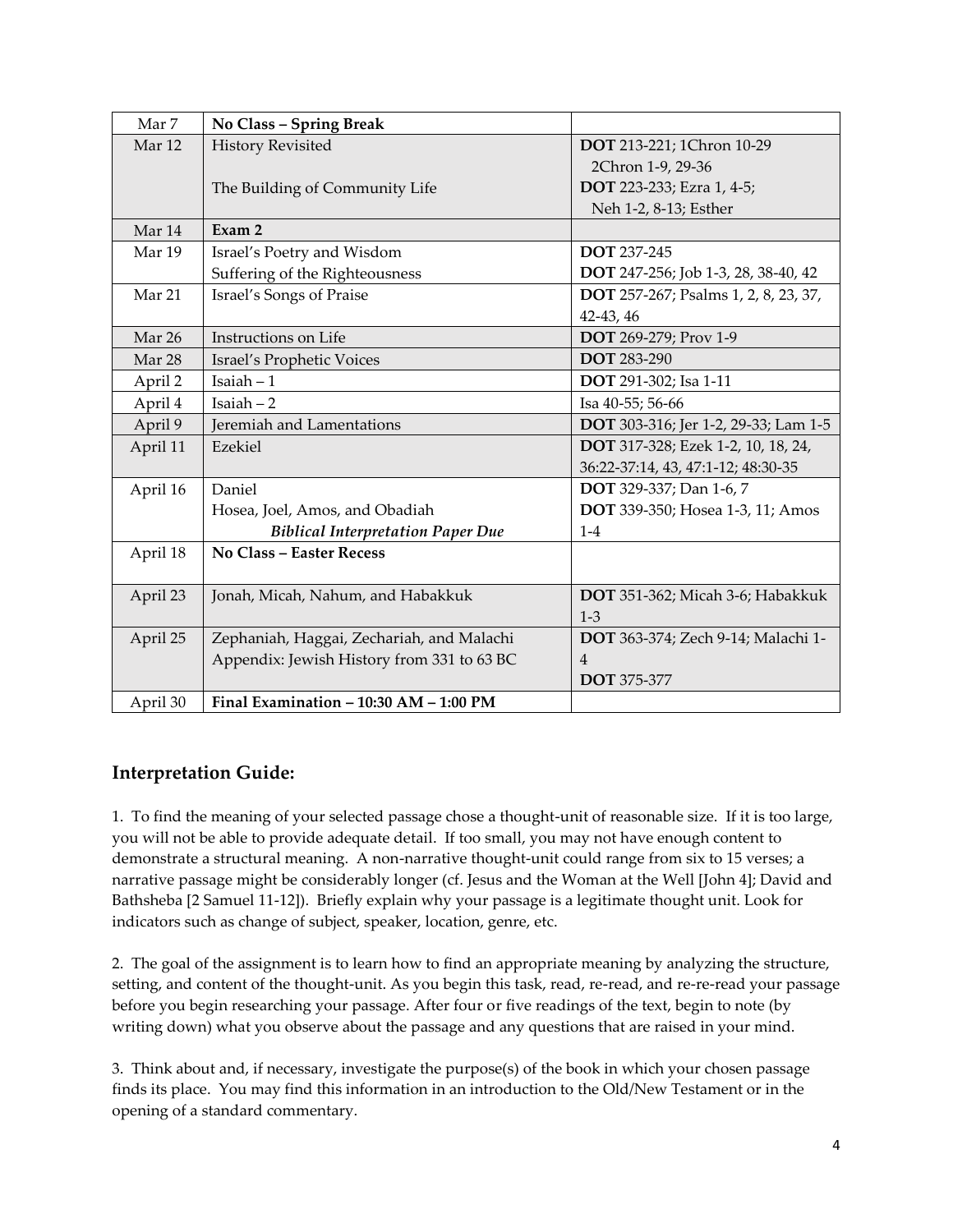4. Now look intensely at the passage itself. Begin this point by noting carefully the genre of your book/passage (cf. Fee and Stuart here). Probe the text by asking relevant questions of it. Find the parts of which it is composed. Make an outline of the passage.

#### **Questions to ask of your text**:

(1) What is the historical context of your passage? This includes pertinent political, cultural and social factors, and especially the occasion and purpose of the text. What situation called forth the text from the author? Who is writing/speaking to whom and why? What outside information do we need to know in order to understand what is being said? Are there possible and/or identifiable multiple historical contexts? For example, in the NT the gospels have the dual setting of Jesus in his ministry and also that of the evangelists and his church. In the OT one might think of the setting of the person Ruth as well as the setting of those for whom the book of Ruth was initially written.

(2) What is the literary context of your passage? What is the larger argument/story-line that you passage is a part of, and what part does you text play in that argument/story-line? What is the writer's line of thought and where does your passage fit within it?

(3) What is the content of your passage? Unpack the "meaning load" that the passage is carrying. Trace the line of thought/argument within the text. Identify the meaning of key works, the significance of key events, etc. Be able to outline your passage. Know how it hangs together and the point(s) that is/are being made. How does it speak to the situation and what is it saying? This is where you finally get at what specifically the author intended to say, what the passage **meant** when it was first spoken/written and heard/read.

5. Identify the main point or theme of the passage [the BIG IDEA], then ask and answer the question: What does each part of this piece have to do with the main idea or theme? How do the various sections relate to each other?

6. If there are ideas, metaphors, word-pictures, or terms that you do not understand, research them in a Bible or theological dictionary, or in a commentary. This paper is not primarily a research paper, but finding help is OK!

7. Pull together the preceding by explaining or re-creating what this passage meant to its original hearers (in its literary setting). Conclude this step by explaining the theological witness of the text. What does your passage reveal about the nature of God or what it means to belong to the people of God?

8. Finally, provide a personal response to what you have discovered. What does this passage mean to you? Do not do this step before you have completed the steps above. REMEMBER: *A passage can never mean what it never meant*.

9. Find an argumentative edge and write your paper.

**Bibliography**: Use at least three of the translations recommended by Fee and Stuart. Also use a Bible dictionary and/or biblical handbook where pertinent. Consult two or three commentaries, but only after you have done your own work on the text.